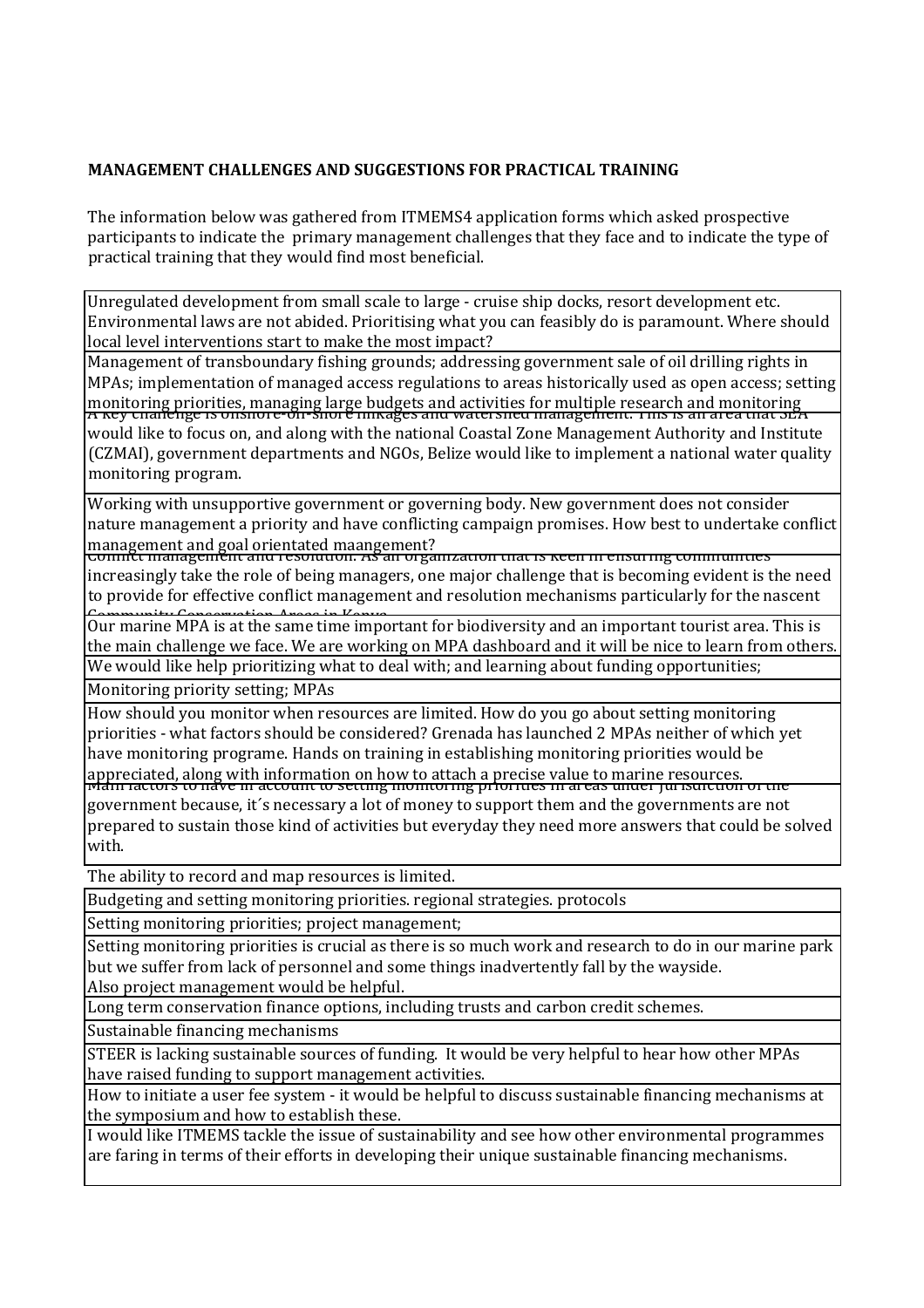Reducing demand - economic demand is key to whether a species survives. Can we help hide species with low economic demand from market attention.

Training in budgeting, and grant proposal writing.

Learning about funding opportunities

<u>financial sustainability by a longstanding issue we have. Our initiatives should be sustainable and have than </u> lasting results however available resources only cover some of our programs. Strategies addressing this challenge are now being explored. Insights from this symposium might contribute to the improvement and development of strategies dealing this challenge.

Equip myself with tools to ensure the division is proactive in achieving sustinability of the marine resources we are looking after. Integrated Maritime Compliance and Enforcement trianing in the establishment of monitoring, surveillance and control systems. Disaster management training;

The issue of enforcement (with respect to regulations and laws) pertaining to the use of the marine park is an issue. Information sharing at ITMEMS would assist me in this regard, particularly information sharing with other managers of protected areas.

Building systems for capacity building that overcome lack of staff and turnover at parks. Marine mapping and analysis exercises - walk through.

Harmonisation of policies affecting fisherfolk and indigenous people on coastal resource management and MPA establishment

Partnerhisp management. Understanding on management, strategy, ethic of partnerships; grant writing skills especially for a small organisation. How to engage in bigger issues of poverty reduction Conflict management - livelihoods and recretation; economic issues - human resources limited. How to

achieve objectives stated in management plans

Stakeholder analysis and understanding their interests, power and influence of different stakeholder groups. Mapping and analysis processes. Use of project managmeent software for marine and coastal How should you involve stakeholders in co-mangement for day to day operations.

What are strategies for successful enforcement in intimate societies?

Local community participation and commitment; mangrove and seagrass and coral restoration; funding and budgeting for long term projects, calculating costs for tropical ecosustems (evaluating costs of impact, economic valuation, priciing ecological services for restoration and recovery) Project planning, alternative livleihoods - facilitation, report writing and business and technical

Restoration techniques and restoration networks

How to tackle debris and derelict craft in mangrove nurseries.

The invasion of Lion fish *Pterois volitans* is a new threats for coral reef ecosystems an a discussion on it international treaties concerning migratory species and critical habitats